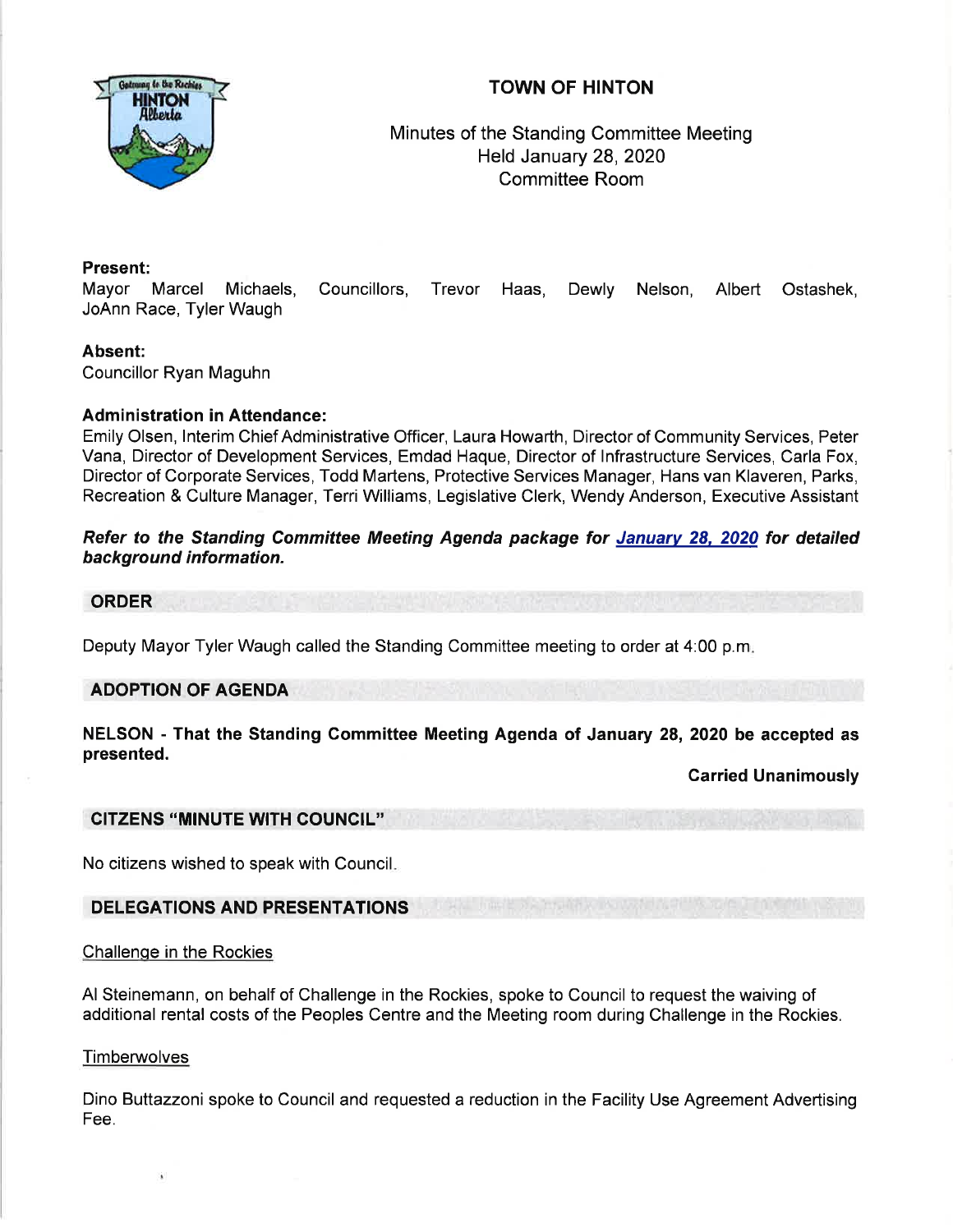Town of Hinton Standing Committee Meeting Minutes-January 28, 2020 Page l2

### ACTION ITEMS

1. Timberwolves Junior A Hockey Team Facility Use Agreement Advertising Fee

OSTASHEK - That Committee direct Administration to uphold the current advertising conditions established in the Facility Use Agreement between the Town of Hinton and Hinton Timberwolves Junior A Hockey Team.

> Gonsensus Achieved 5-1 For: Race, Waugh, Ostashek, Nelson, Haas Against: Michaels

#### ACTION ITEMS

1. Short-term Rental Accommodation Proposed Requlations

HAAS - That Council accept the Short-term Rental Accommodation Proposed Regulations Report for information.

> Gonsensus Achieved 5-1 For: Race, Michaels, Waugh, Ostashek, Haas Against: Nelson

#### 2. Solid Waste Management Pilot Program

NELSON - That Council accept the Solid Waste Management Pilot Program report for information.

Gonsensus Achieved 6-0

3. Split Assessment

NELSON - That Council accept the Split Assessment report as information.

Gonsensus Achieved 6-0

ADDITIONAL INFORMATION

- 1. Urgent Matters from Council
- 2. lnterim Chief Administrative Officer Status Report
	- Action Pending List
- 3. Legislative Services Update
- 4. Executive Assistant Logistics lnformation

IN CAMERA

MICHAELS - That the Standing Gommittee Meeting of Gouncil move In Camera at 5:43 p.m. Garried Unanimously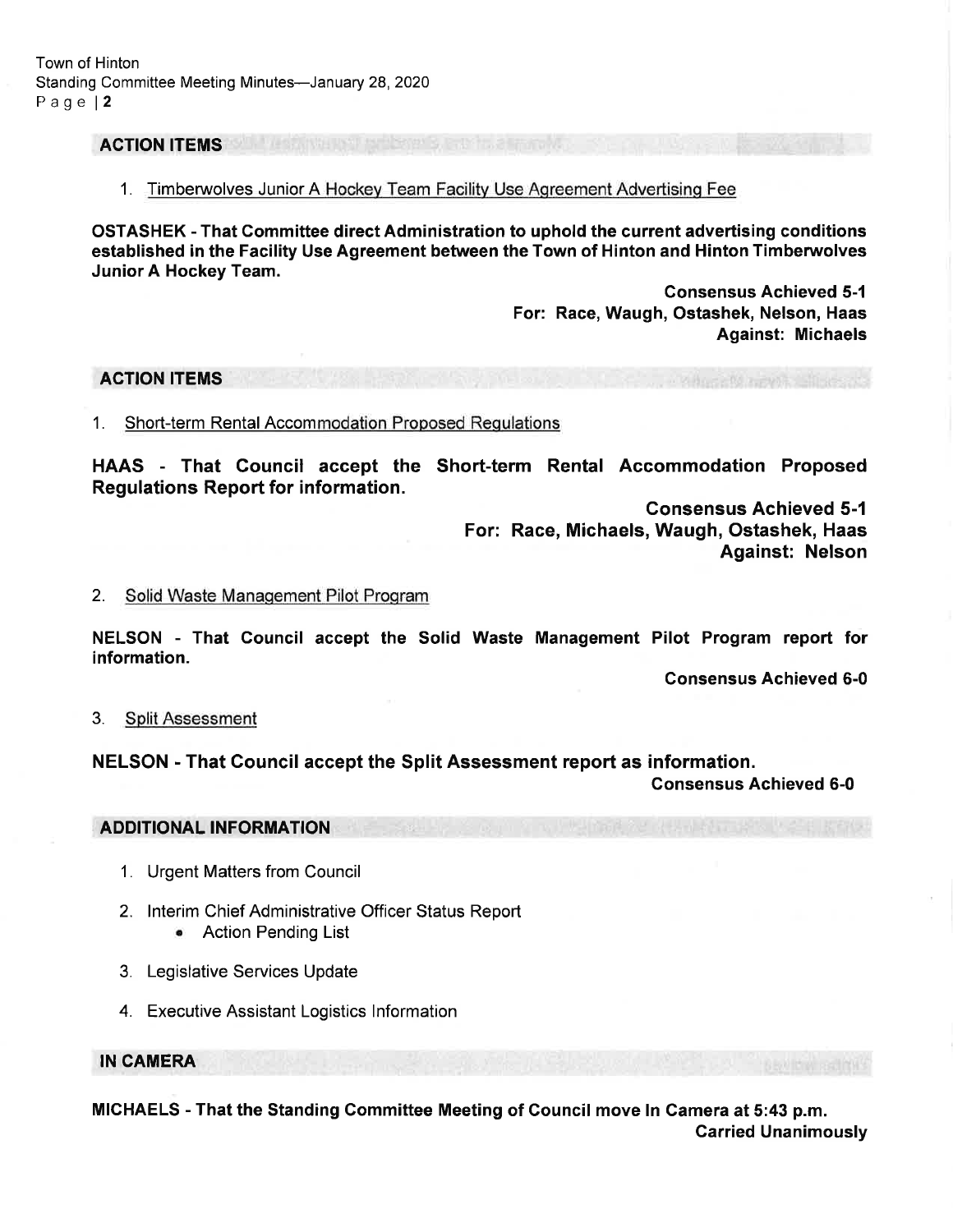C. Fox, L. Howarth, H. van Klaveren, T. Martens, T. Williams and W. Anderson left the meeting.

# MICHAELS - That the Standing Committee Meeting of Gouncil move out of ln Camera at 6:42 p.m. Garried Unanimously

# **ADJOURNMENT**

HAAS - That the Standing Gommittee meeting adjourn at 6:43 p.m.

Carried Unanimously

Deputy Mayor

Legislative Clerk